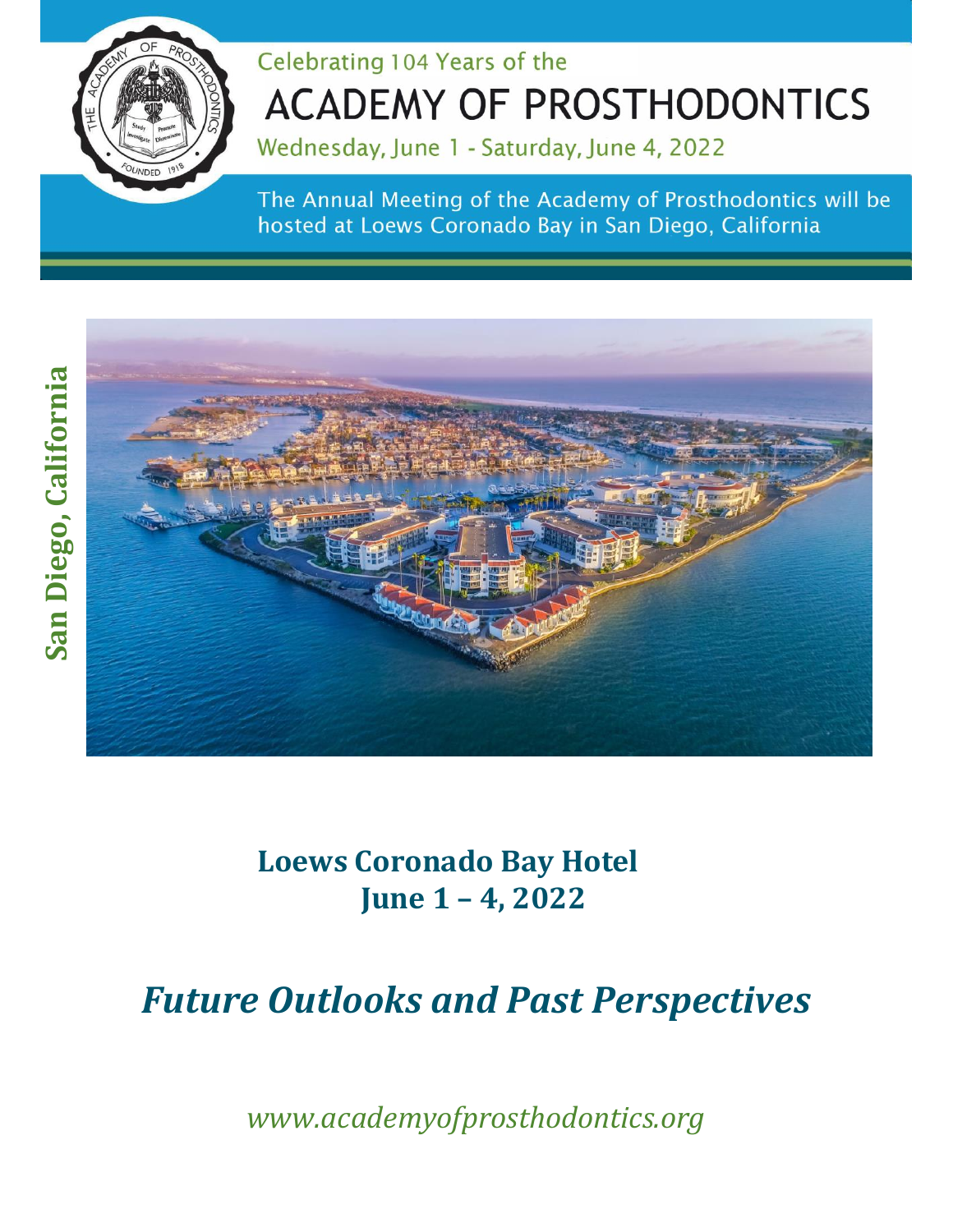# **Join us in San Diego, California**

## Celebrating 104 Years of the Academy of Prosthodontics



Dear Colleagues,

Please join us at the *Lowes Coronado Bay Resort* for the 103<sup>rd</sup> meeting of the Academy of Prosthodontic June 1-4, 2022. Perched on its own peninsula, this private oasis near San Diego, CA is the perfect setting to what should be a spectacular program. Our Scientific Program Chair, Dr. Izchak Barzilay, has developed a program in the true style of the Academy of Prosthodontics entitled *Future Outlooks and Past Perspectives*. The Academy known for its evidence-based programs will host a scientific session that will engage in a debate of timely topics related to materials selection, digital versus conventional techniques, and virtual articulators. This scientific program will explore all aspects of Prosthodontics, the pharmaceutical biological aspect of dentistry and healing, and Curriculum Innovation. The program will examine technology in dentistry through a new lens. We will once again hold our poster presentation competition. We hope to beat last year's record breaking participation.

As we return to our in-person professional meeting, we invite you to join the fellowship in our many social traditions. For the past two years, we have missed catching up with our colleagues. This year's events not only provide the occasions to see old friends, but will provide opportunities to create new ones. The meeting will open with the Get Acquainted Breakfast followed by the Blatterfein dinner cruise on the San Diego Bay, and the Group Networking Social Outing at Balboa Park. In addition to planned activities, San Diego has multiple attractions for everyone to enjoy.

On behalf of the Executive Council and the Fellows of the Academy of Prosthodontics, we look forward to seeing you in San Diego.

Dr. Lisa A. Lang President, Academy of Prosthodontics

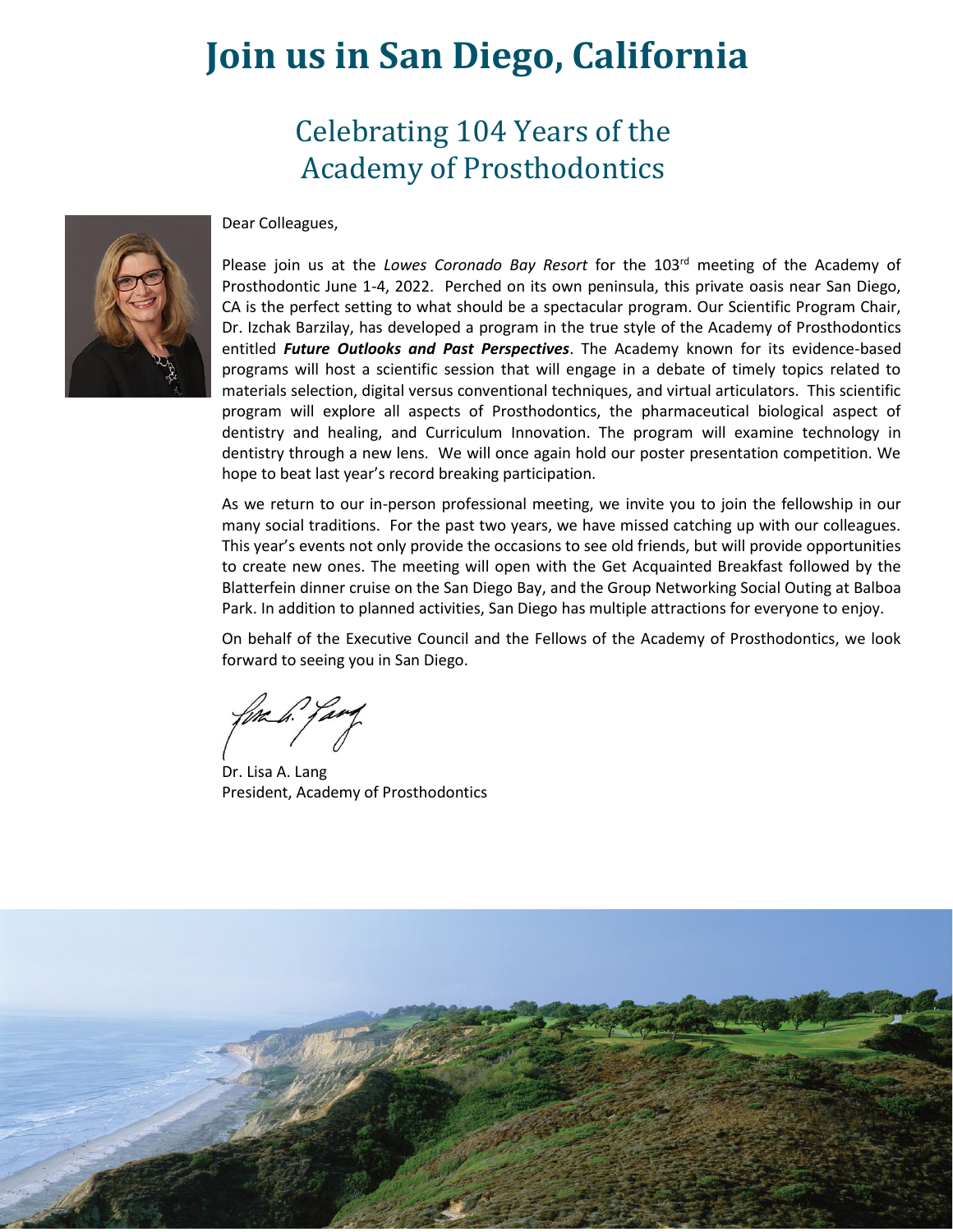## Program Overview

### **Tuesday, May 31st**

| 7:00am-1:00pm  | AP Executive Council Meeting I |  |
|----------------|--------------------------------|--|
|                | AP Executive Council Only      |  |
| 12:00pm-5:00pm | Registration                   |  |
| 7:00pm-10:00pm | AP Executive Council Dinner    |  |
|                | AP Executive Council Only      |  |

### **Wednesday, June 1 st**

| 7:00am-8:00am   | *Get Acquainted Breakfast                                                                           |
|-----------------|-----------------------------------------------------------------------------------------------------|
| 7:00am-10:00am  | *Accompanying Spouse/Guest<br><b>Hospitality Breakfast</b>                                          |
| 7:00am-1:00pm   | Registration                                                                                        |
| 8:30am-1:00pm   | <b>Scientific Session</b>                                                                           |
| 10:00am-11:00am | *Spouse/Guest Outing – Hotel Del<br>Tour                                                            |
| 1:15pm-2:30pm   | AP Life Fellows & New Associates<br>Luncheon - AP Life Fellows and New<br><b>Associates Only</b>    |
| 1:15pm-3:15pm   | KOL<br>AP Executive Council Event Only                                                              |
| 2:15pm-5:00pm   | AP Committees Meetings<br>AP Fellows Only                                                           |
| 3:00pm-5:00pm   | <b>Resident Poster Session</b>                                                                      |
| 3:00pm-5:00pm   | <b>Exhibitor Meet &amp; Greet Reception</b>                                                         |
| 5:45pm-9:00pm   | **Louis Blatterfein Welcome Dinner<br>Cruise on the San Diego Bay<br>-Advance Registration Required |

### **Friday, June 3 rd**

| 6:30am-8:00am    | AP Executive Council Meeting II<br>AP Executive Council Only                                                       |
|------------------|--------------------------------------------------------------------------------------------------------------------|
| 7:00am-8:00am    | Continental Breakfast-                                                                                             |
|                  | All Session Attendees                                                                                              |
| 7:00am-10:00am   | *Accompanying Spouse/Guest                                                                                         |
|                  | <b>Hospitality Breakfast</b>                                                                                       |
| 8:00am-12:50pm   | Scientific Session                                                                                                 |
| 11:00am-2:00pm   | *Spouse/Guest Outing –                                                                                             |
|                  | <b>Private Painting Class</b>                                                                                      |
| $1:00$ pm-4:30pm | *AP Business Meeting                                                                                               |
|                  | AP Fellows Only                                                                                                    |
| 7:00pm-10:00pm   | **President's Reception and Installation<br>Banquet at the Loews Coronado Hotel<br>- Advance Registration Required |

### **Saturday, June 4th**

| 7:00am-8:00am  | <b>Continental Breakfast-</b> |  |
|----------------|-------------------------------|--|
|                | <b>All Session Attendees</b>  |  |
| 7:00am-10:00am | *Accompanying Spouse/Guest    |  |
|                | <b>Hospitality Breakfast</b>  |  |
| 8:00am-12:20pm | <b>Scientific Session</b>     |  |

\* Requires additional ticket purchase

\*\* Requires additional ticket purchase with advance registration

### **Thursday, June 2<sup>nd</sup>**

| 7:00am-8:00am    | <b>Continental Breakfast-All Session</b><br>Attendees      |
|------------------|------------------------------------------------------------|
| 7:00am-10:00am   | *Accompanying Spouse/Guest<br><b>Hospitality Breakfast</b> |
| 7:00am-1:00pm    | Registration                                               |
| 8:00am-1:00pm    | <b>Scientific Session</b>                                  |
| $3:00$ pm-8:30pm | **Group Outing                                             |
|                  | at the San Diego Museum of Art in                          |
|                  | Balboa Park and dinner at the Prado                        |
|                  | - Advance Registration Required                            |

#### **NO RECORDING POLICY**

Please be aware that it is the policy of the Academy of Prosthodontics that no recording or photography is permitted during the presentations in the Scientific Session. Attendees that violate this policy are subject to revocation of their registration for this meeting.

All Fellows of the Academy are aware of this policy and request that all guests respect the protection of intellectual property presented herein. If you have any questions regarding this policy, please speak to any AP member, speaker or the registration desk.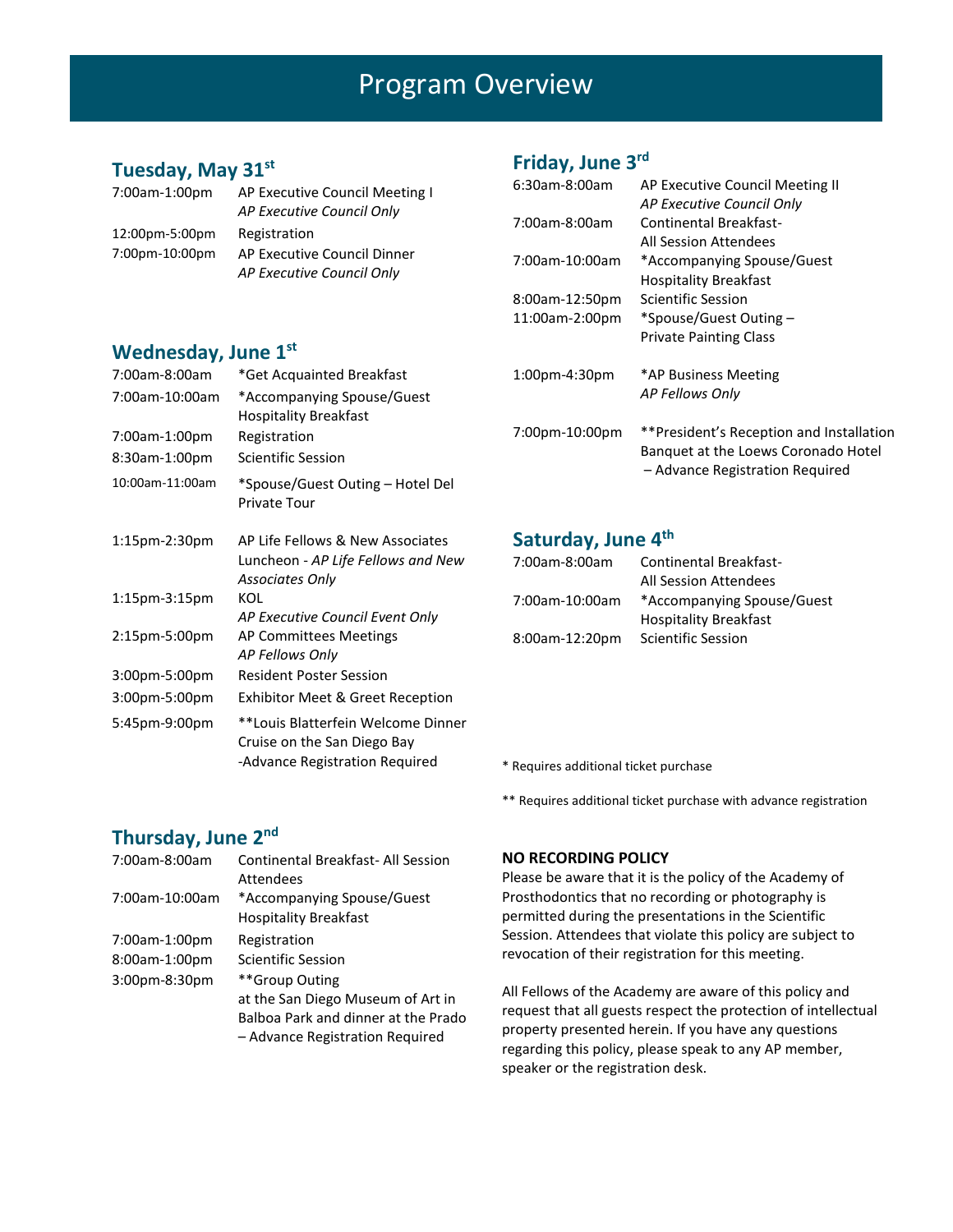## Featured Speakers

Graham Blackbeard Reva Barewal Amir Azarpahzooh Reefa McDoom Evangelos Rossopoulos

### **Wednesday, June 1st Thursday, June 2nd**

Anthony Rick Cardoza Elahe Behrooz Debate: John Sorensen & Ed Plekavich Stavros Pelekanos Debate: Terry Walton & Carlo Ercoli Michael Scherer Debate: David Eggleston & Steve Wagner Wei-Shao Lin Debate: Gary Goldstein & David Gratton

#### **Friday, June 3rd**

Chris Scappatura Steve Campbell Frank Tuminelli Sarah Lee Radek Mounajjed Jean Francois Brochu Jermaine Clark

#### **Saturday, June 4th**

Jason Weaver Konstantinos Chochlidakis Mariam Margvelashvili-Malament Eva Anadioti Judy Yuan Fatemeh Afshari

*Featured Speakers lineup subject to changes*

\_\_\_\_\_\_\_\_\_\_\_\_\_\_\_\_\_\_\_\_\_\_\_\_\_\_\_\_\_\_\_\_\_\_\_\_\_\_\_\_\_\_\_\_\_\_

# ADA C.E.R.P<sup>®</sup> | Continuing Education

The American College of Prosthodontists (ACP) is an ADA CERP Recognized Provider.

ADA CERP is a service of the American Dental Association to assist dental professionals in identifying quality providers of continuing dental education. ADA CERP does not approve or endorse individual courses or instructors, nor does it imply acceptance of credit hours by boards of dentistry.

This continuing education activity has been planned and implemented in accordance with the standards of the ADA Continuing Education Recognition Program (ADA CERP) through joint efforts between The American College of Prosthodontists and Academy of Prosthodontics.

The American College of Prosthodontists designates this activity for 16.5 continuing education credits.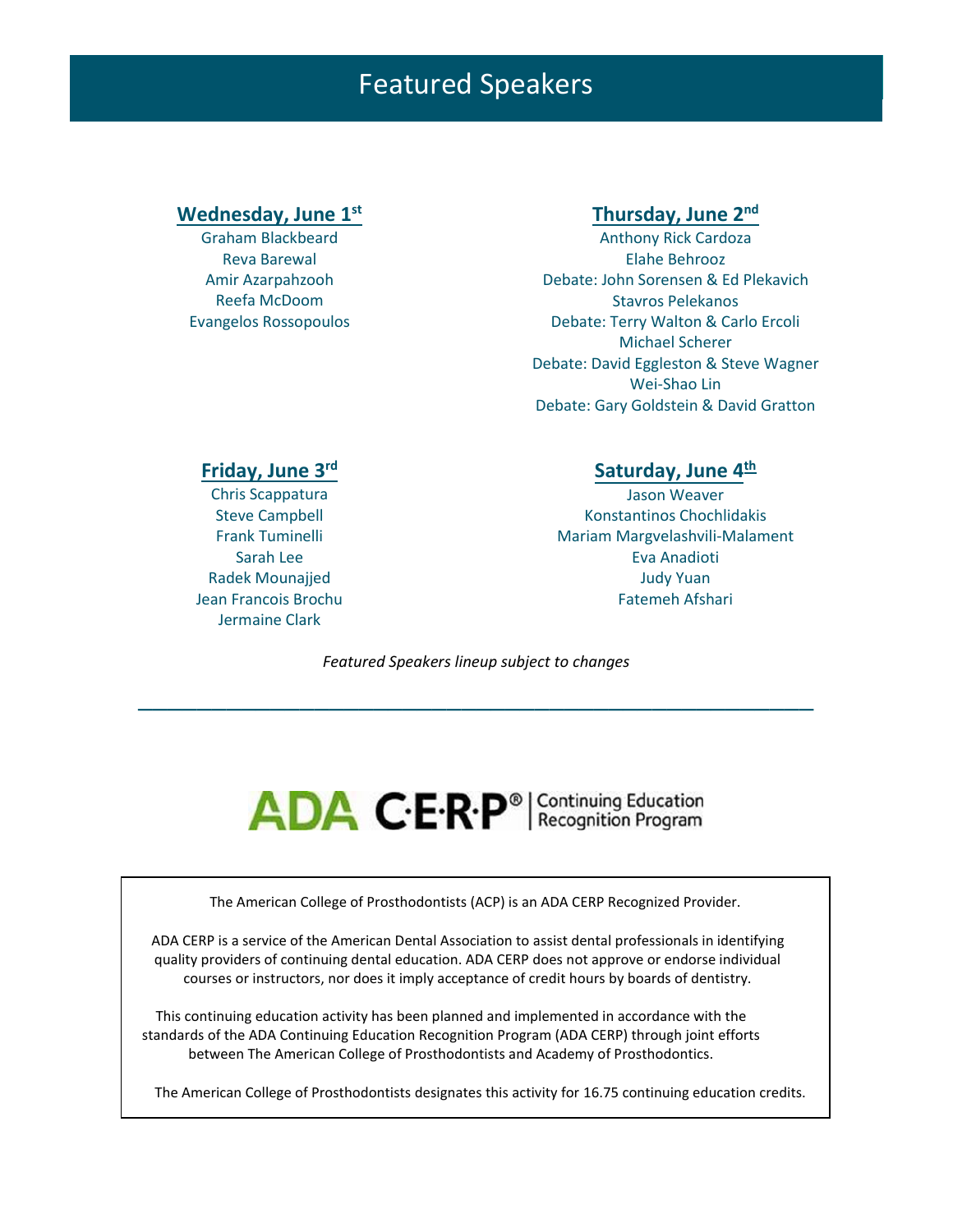## Conference Site & Hotel Reservations



The Annual Meeting of the Academy of Prosthodontics will be hosted at Loews Coronado Bay Hotel. Perched on its own 15-acre peninsula, Loews Coronado Bay is a private oasis of tranquility near San Diego. This Coronado hotel offers views of the shimmering bay waters and the San Diego skyline.

#### **Loews Coronado Hotel**

4000 Loews Coronado Bay Road Coronado, CA 92118 Phone: + 1 303 389 3000 / + 800 819 5053 *Please visit the conference website for additional information*

- Check-In 3:00 PM
- Check-Out 12:00 PM

#### **Reservations:**

Visit the Hotel Reservation page on the AP 2022 meeting website or contact the Loews Coronado Hotel directly to make reservations. Identify yourself as a delegate to the "Academy of Prosthodontics Meeting" to receive the discounted group rate.

Group room block is open - *make your reservations early!* AP room block cutoff date is **May 9, 2022**

#### **AP Group Room Rates:**

\$249.00 USD *plus taxes*. Group rate available for stays between May 27 – June 8, 2022, based on availability *\*Local taxes and applicable service charge not included*

The Resort Amenities charge has been waived and the parking charge has been reduced to \$20 for selfparking and \$35 for valet (per vehicle, per night) for registered group guests.

All reservations must be guaranteed with a credit card. This card will be charged in the event of a *cancellation, no-show or deposit when warranted. Group rates are subject to availability.*

Hotel cancellation policy requires quests to cancel by 4 pm local time 72 hours before arrival to avoid a *penalty fee of 1 nights' room and tax.*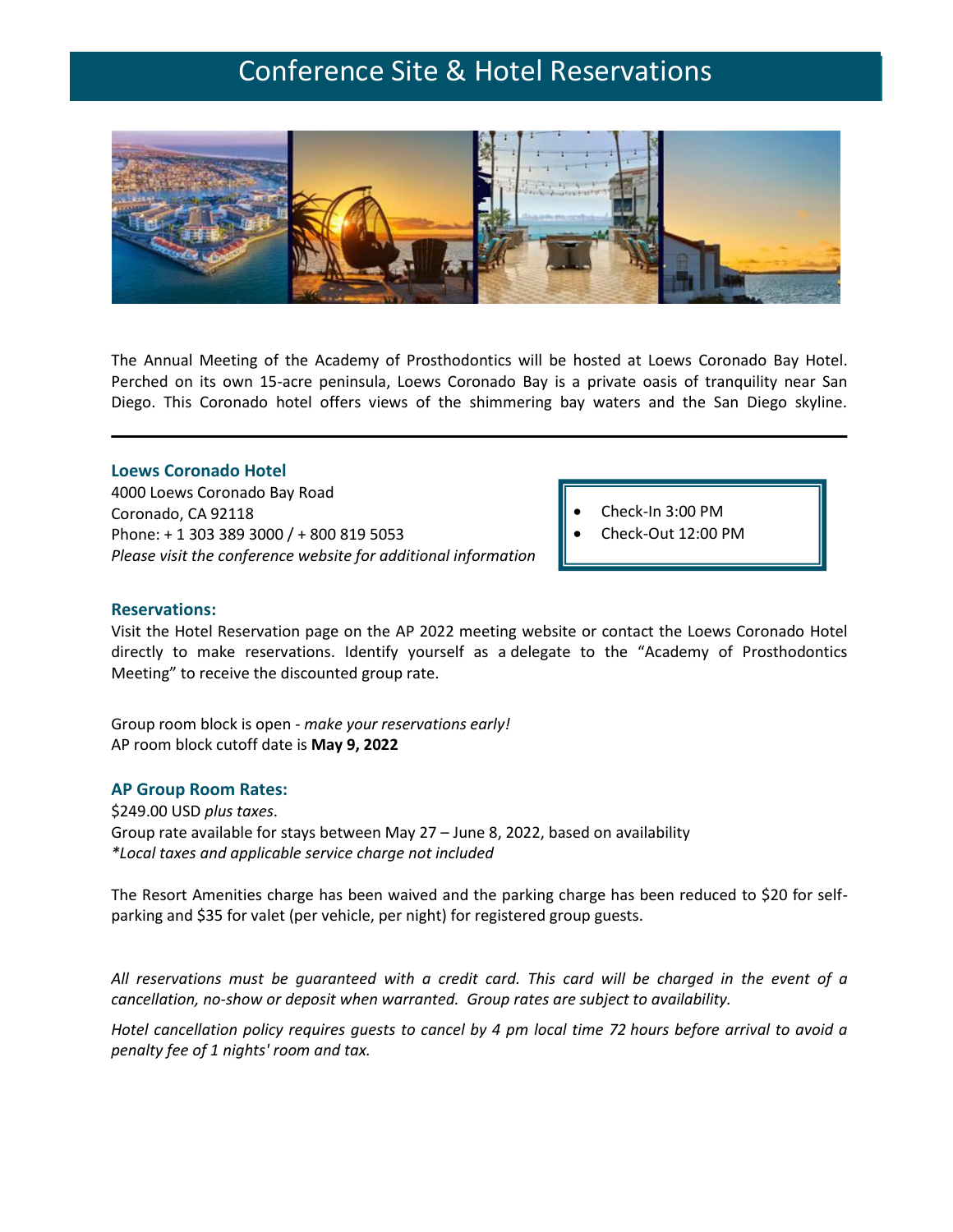### Meeting Events

Scientific Session Attendees are invited to renew acquaintances prior to the start of the Annual Scientific Session by joining your colleagues for a hot breakfast buffet at the meeting site, Loews Coronado Hotel.

*Price: \$65.00 USD per person Attire: Business*

The Hotel del Coronado is pleased to offer the Academy guests a group tour of its iconic resort. Discover all of the indelible moments in history through an in depth, docent-led walking tour of the Victorian building and gardens. The tour will last

approximately 60 minutes. After the tour, guests are encouraged to stay and browse the many boutiques on site and have lunch on your own at one of the waterfront venues.

*Meet in Hotel Lobby for a 8:45am check in and departure Price: \$335.00 USD per person Attire: Casual with comfortable walking shoes*

#### **Welcome Reception & Dr. Louis Blatterfein Dinner**

#### **Location: Flagship Private Yacht Dinner Cruise on the San Diego Bay**

Join your Academy colleagues for the annual welcome dinner event. This event will be held on a flagship yacht cruising the San Diego Bay during sunset.

*Meet at the Loews private dock on property at 5:45pm to board Price: \$215.00 USD per person / \$235.00 After April 30th Includes: Includes Dinner Stations and Entertainment Attire: Business Casual*

#### **Location: San Diego Museum of Art in Balboa Park and Dinner at the Prado**

The Academy Guests will be visiting the San Diego Museum of Art in Balboa Park. The San Diego Museum of Art's mission is to inspire, educate, and cultivate curiosity through great works of art. Enjoy the exclusive access to a private, unique art experience specifically for the Academy. After the museum tour, the group will be holding a garden reception and dinner in Balboa Park at the Prado.

*Meet in the Hotel Lobby for 2:30pm departure Price: \$200.00 USD per person / \$220.00 After April 30th Includes: Private Museum Tour, Dinner and Transportation Attire: Business Casual*

#### **AP Business Meeting & Luncheon Friday, June 3rd · 1:00pm - 4:30pm**

The Fellows of the AP are invited to support the Academy by joining us for a working luncheon to help better our organization.

*Price: \$85.00 USD per person Includes: Lunch Attire: Business*

#### **Spouse/Guest Outing – Private Painting Class Friday, June 3rd · 10:00am - 1:00pm**

The Academy Guests will be taking part of a private instructed painting class onsite at the Loews Coronado. Take the opportunity to create your personal Picasso and enjoy a glass of bubbly while doing so.

*Meet at the Bliss Garden (on property) at 9:50am Price: \$70.00 USD per person Attire: Casual*

### **President's Reception & Installation Banquet Friday, June 3**<sup>rd</sup> **· 7:00pm -** 10:00pm

#### **Loews Coronado Bay Hotel**

We will be holding our Annual Presidential Reception and Installation Banquet at Loews Coronado Bay Hotel. Join us for a wonderful evening of elegance, entertainment and dinner

*Price: \$230.00 USD per person / \$250.00 After April 30th Includes: Reception, Dinner and Entertainment Attire: Black Tie (Formal/Semi-Formal)*

**Group Networking Outing Thursday, June 2nd · 2:30pm - 8:30pm**

**Spouse/Guest Outing – Hotel Del Tour Wednesday, June 1st · 10:00am – 11:00am**

**st · 5:45pm - 9:00pm**

*All activities and tours are based upon minimum attendance - availability is subject to change*

#### **Get Acquainted Breakfast Wednesday, June 1st · 7:00am - 8:00am**